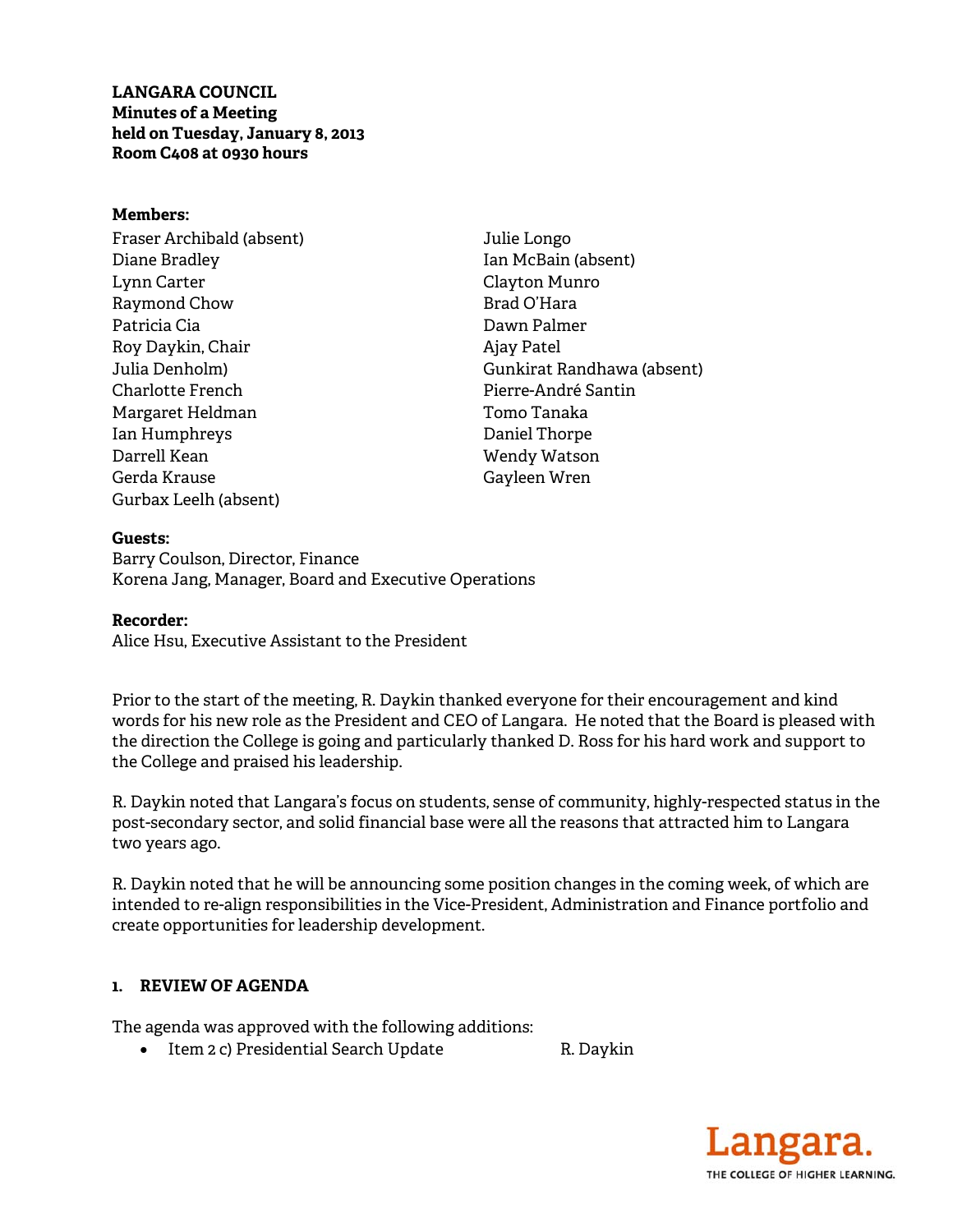## **2. REVIEW OF MINUTES AND BUSINESS ARISING**

### **a) Draft Minutes of the Meeting held December 4, 2012**

The Minutes of the Meeting held on December 4, 2012 were accepted.

### **b) Banner Next Generation Project Update**

C. French provided an update on the Banner Next Generation Project. She advised that meetings about transfer credit and waitlist implementation are scheduled with academic divisions.

C. French also advised that the electronic transcript project, for sending and receiving with six other institutions, is being tested with SFU and Douglas and expected to go live within the next few weeks.

## **c) Presidential Search Update**

R. Daykin advised that the Board has approved the establishment of a Presidential Search and Recommendation Committee and invitations have been sent out to each consultancy group inviting them to identify a representative. The first Committee Meeting is expected to be held in early February.

## **3. CURRICULUM ITEMS**

### **a) Education Council Meeting held on November 20, 2012**

G. Krause referred to the summary report of the Education Council meeting held on November 20, 2012. She highlighted a new course, intended to try out different topics on a semester by semester basis, in Kinesiology/Human Kinetics, and three new courses, replacing two previous courses, in Publishing.

Under Other Business in the summary report, G. Krause noted that Education Council Meeting Minutes will be posted on the Langara website from now on, replacing the current practice of distributing through emails. She also noted that significant work has been done to edit the Education Council Resource Manual.

Under Information Items in the summary report, G. Krause highlighted an orientation for new members to be held on May 14, 2013, and mentioned new and revised Continuing Studies certificate programs' information as sent to Education Council.

The Education Council summary report for November 20, 2012 was received for information.

## **b) Education Council Meeting held on December 18, 2012**

G. Krause referred to the summary report of the Education Council meeting held on December 18, 2012 and highlighted the Final Examinations Policy has been revised intensively to reflect current practice and remove procedure.